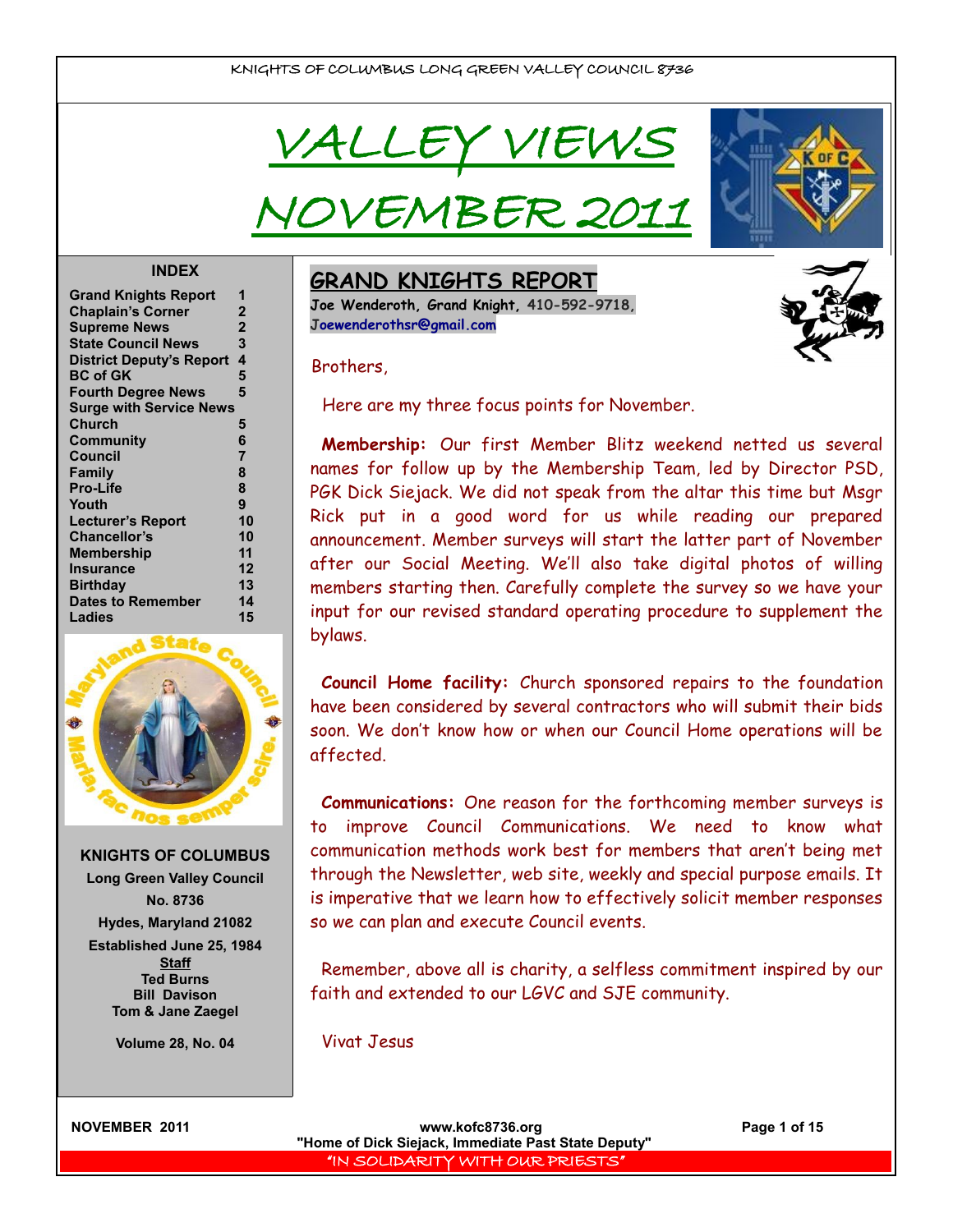

## **CHAPLAIN'S CORNER**

**Msgr. Richard E Cramblitt**

The biggest news in the Church these days is the introduction of the revised Roman Missal. On the first Sunday in Advent the new English language Missal will be put into use around the world in every English speaking community. This is the most significant change in the Mass since the 1960's. The Missal has been retranslated from beginning to end with the aims of:

\*Bringing the English text into close conformity with the standard Latin text of the Mass; \*Creating a "sacred" language for use in worship, that is, a language of dignity and nobility suitable for the use of the Christian community when it addresses Almighty God in prayer; \*Recapturing the beautiful imagery and poetry that are in the Latin Mass but which have become lost in the translation into English;

\*Creating a single English Mass text for use in the entire English-speaking world, thus creating a stronger bond of unity in the Church;

\*Reasserting the place of music in the Mass.

The Knights of Columbus can play a particularly useful role in the introduction of the revised Missal. I am hopeful that Knights and the Knight's Ladies will enthusiastically receive the Missal, learn the new responses and speak them articulately, clearly and with vigor at whatever mass you attend. By doing so you will help those in the pews around you to learn the responses and have confidence in praying them. The Mass is a communal prayer. The better you personally pray the prayers of the Mass the more you support the entire Church gathered for that Mass.

Most of the changes in the text of the Mass that are new will be those words spoken by the priest. There are nine responses that you will need to learn as a member of the congregation. They are: The greeting; the penitential rites; the Glory To God; the Creed; the dialogue at the Preface; the Holy, Holy; the acclamations at the consecration; the sign of peace and the Lamb of God. In time these will come easily to everyone but you have a great opportunity in leading others from the beginning by the way you pray. Learn the responses! Pray them well!

## **SUPREME COUNCIL NEWS**

**In Service to One, in Service to All** 

Prosthetics Clinic in Port-au-Prince Dedicated to Memory of Emilio Moure

A fully-equipped prosthetics and rehabilitation clinic established with funds provided by the Knights of Columbus was dedicated to the memory of Emilio Moure, the former Supreme Secretary of the Knights who died of cancer in July 2011.

In the aftermath of the devastating January 2010 earthquake in Port-au-Prince, Haiti, the Knights

**NOVEMBER 2011 www.kofc8736.org Page 2 of 15 "Home of Dick Siejack, Immediate Past State Deputy"**  "IN SOLIDARITY WITH OUR PRIESTS"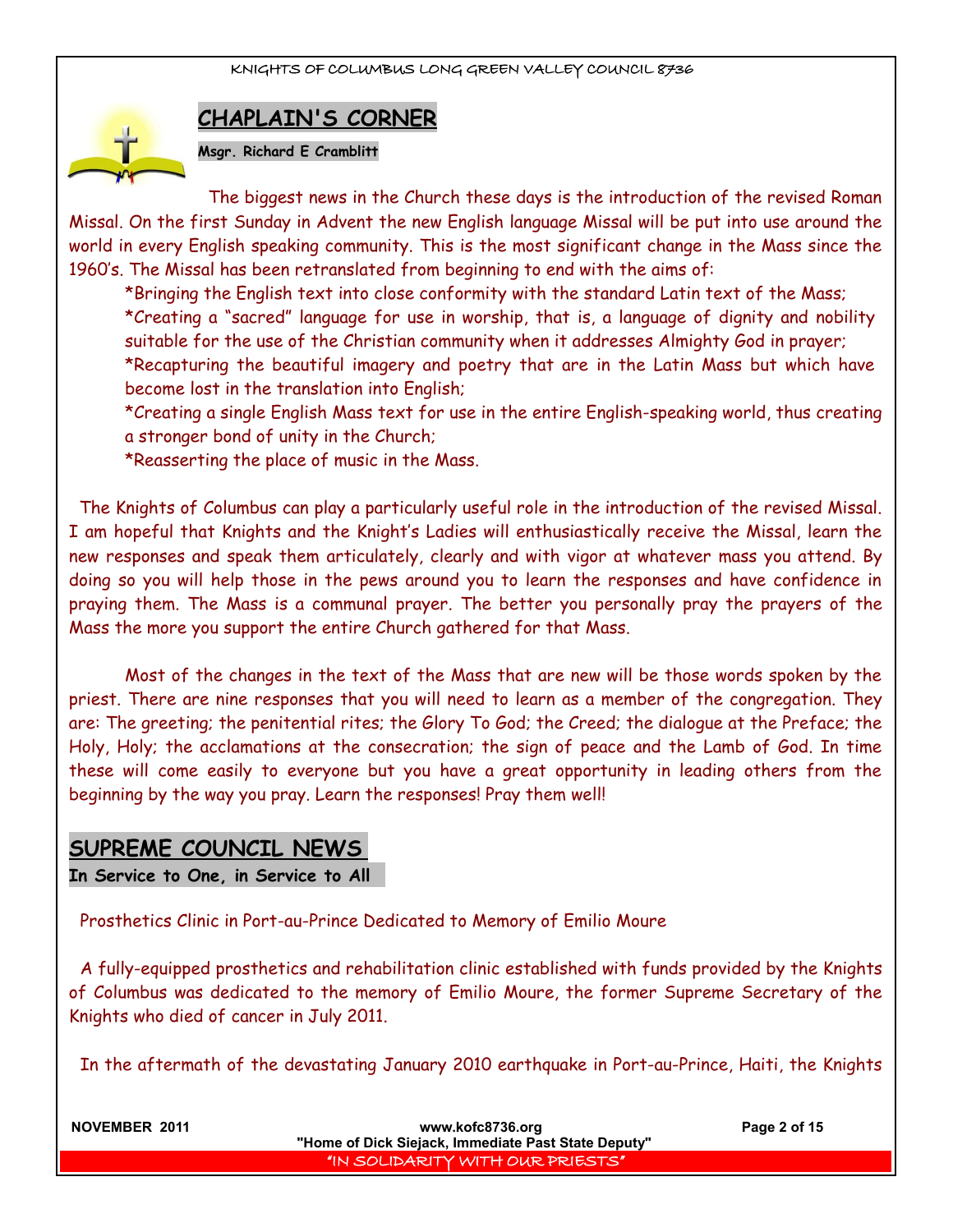of Columbus quickly worked with the American Wheelchair Mission to arrange a shipment of a thousand wheelchairs for Haitians who had become disabled because of injuries suffered during the quake. The initial shipment of wheelchairs were distributed at the field hospital which had been set up in Port-au-Prince by Project Medishare for Haiti, founded 15 years earlier through the efforts of physicians at the University of Miami's Miller School of Medicine.

Supreme Knight Carl Anderson was impressed with the exceptional work being done by the Project Medishare volunteers, and asked Supreme Secretary Emilio Moure, to explore ways in which the Knights might enable them to move beyond immediate urgent care to a long-term effort to help the people of Haiti overcome the terrible impact of the earthquake. Moure, who was born in Cuba and retained a strong commitment to the peoples of the Caribbean throughout his life, asked Dr. Robert Gailey, the physical rehabilitation specialist at Project Medishare, "What else can we do?"

Haiti's needs are so great that it is hard to know where to begin. But Dr. Gailey, who has worked with the physically disabled throughout his professional career, suggested a plan that would quickly benefit some of the most helpless victims of the earthquake: children who had lost limbs. Moure pledged the support of the Knights for a program that would provide every child who had suffered an amputation because of the earthquake with prosthetic care over the next years. The program, "Healing Haiti's Children," commits \$1 million to providing each of the children with prosthetic limbs and a program of physical therapy as well as replacement prosthetics as the child grows.

The Knights provided funding for the construction of a complete prosthetics and orthotics facility at the Hospital Bernard Mevs Project Medishare in downtown Port-au-Prince, now the only such unit in the country. Today, the Emilio Moure Clinic for Hope is being dedicated to the memory of the Knight whose efforts and devotion were the key to its being built: Emilio Moure died in July 2011 after a long battle with cancer.

So far, Healing Haiti's Children has provided prosthetic limbs and orthotics to more than three hundred of Haitian children since it opened in March 2011, as well as jobs for Haitians who have been trained to fabricate the limbs and provide rehabilitation therapy. It now includes a school for Haitians studying to become prosthetic and rehabilitation technicians.



## **STATE NEWS**

## State Council Memorial Mass

The Maryland State Council will hold our annual Memorial Mass at the Shrine of St. Anthony (Franciscan Friary) at 12290 Folly Quarter Road, Ellicott City, MD

21042. Mass will begin at 3:00 PM. After Mass there will be a reception with light dinner fare and beverages.

**NOVEMBER 2011 www.kofc8736.org Page 3 of 15 "Home of Dick Siejack, Immediate Past State Deputy"**  "IN SOLIDARITY WITH OUR PRIESTS"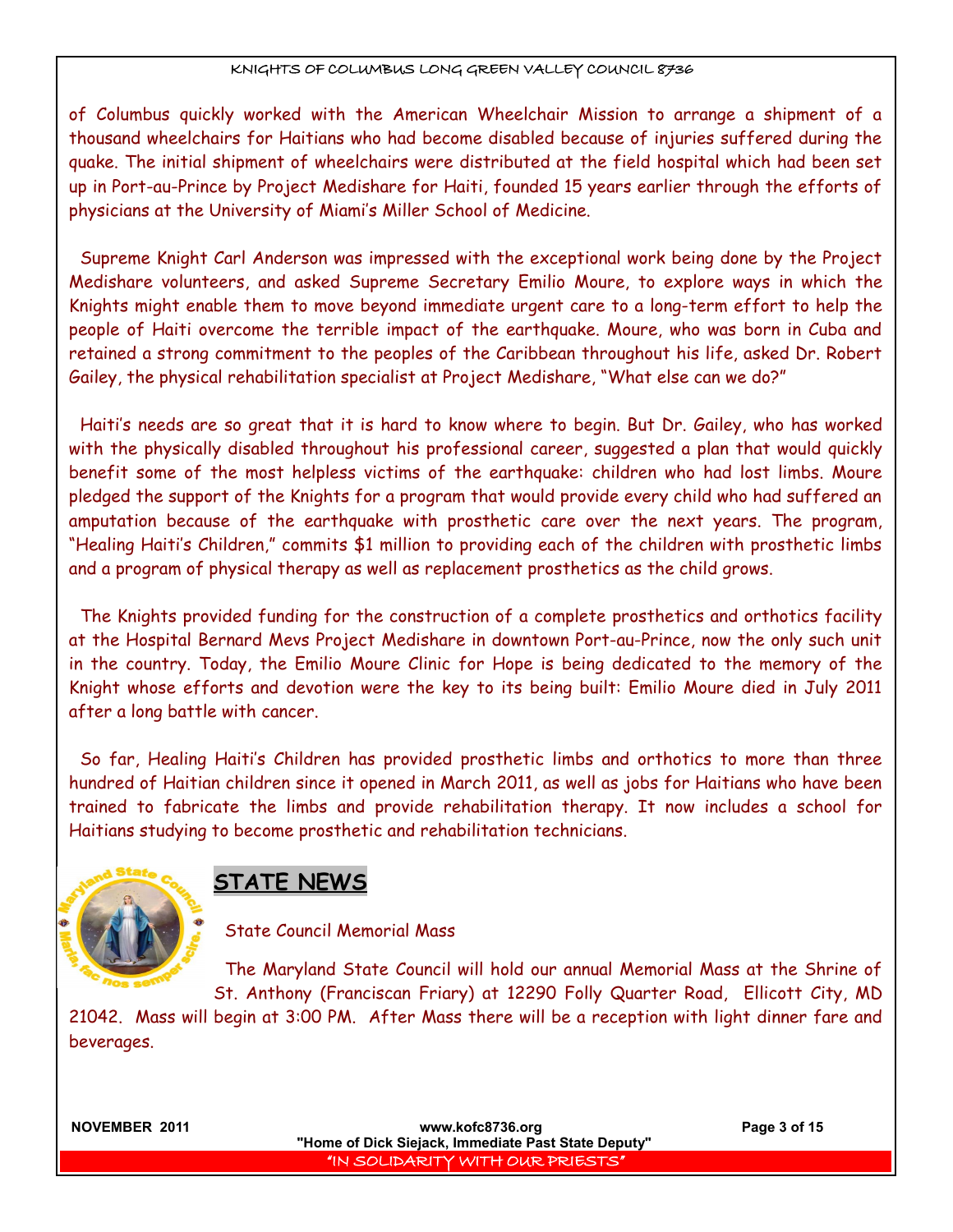The Memorial Mass affords us the opportunity to recognize and honor our deceased Brothers and Ladies with whom we have been blessed to work in service to our Lord.

The cost of the reception is \$15 per person and all reservations must be received by November 4, 2011. Registration forms are available from your Grand Knight. Please make arrangements 5o bring the Council widows and widowers. The light fare includes fresh vegetables, artichoke dip, cheesebread, Maryland Crab Dip, pulled pork barbecue on sandwich rolls, beverages including soda, beer, wine coffees and teas.

We look forward to seeing you at the Mass on November 13, 2011. Join us at the reception following Mass at which time we can reminisce and celebrate the lives of those we have come together to honor.

Mail your reservations and checks to Luke Browning, 9139B Red Branch Road, Columbia, MD 21045. Direct any questions to me at 410-707-1564 or by e-mail to Tredway@aol.com.

## **DISTRICT DEPUTY REPORT**

**Jim Cross, PGK, 410-893-1266, James.cross@comcast.net**

| Livery Council a Stian Council Thumber's as 01 TO/TH/ COILD |                |                |                 |                 |
|-------------------------------------------------------------|----------------|----------------|-----------------|-----------------|
| Cou                                                         | New            | Dropped        | Net             | Net Insurance   |
| ncil #/Goals                                                | <b>Members</b> | <b>Members</b> | Membership      | <b>Increase</b> |
|                                                             |                |                | <b>Increase</b> |                 |
| 8736 / 13-5                                                 | 6              |                | 6               |                 |
| $9815 / 8 - 3$                                              |                |                |                 |                 |
| 10100 / 8-3                                                 |                |                |                 |                 |
| 11372 / 17-6                                                | 8              |                |                 |                 |
| <b>District Total</b>                                       | 14             |                | 13              |                 |

Every Council a Star Council (numbers as of 10/14/2011)

Star District Goals 32 New Members; 12 Insurance Members

 Membership is 24/7/365. Men that are too busy are the best ones to get into the Knights. Busy men are active. They should like the idea of having other Catholic men with similar interests to help them achieve results beyond what they are accomplishing by themselves. Even if they are in need of a job the chance to network with hundreds of caring brother knights is powerful. They should talk to your Grand Knight if the annual dues are a hurdle. He may be able to help with that as well.

Does anyone wonder why the National Media is so focused on hundreds of people demonstrating against Wall Street on many sites often illegally in warm weather. The same National Media has played down or ignored 100,000 plus people traveling from all over the country to Washington DC to protest the Roe vs Wade January 22, 1973 Supreme Court Decision in mid winter every year for 38 years.

| NOVEMBER 2011 | www.kofc8736.org<br>"Home of Dick Siejack, Immediate Past State Deputy" | Page 4 of 15 |
|---------------|-------------------------------------------------------------------------|--------------|
|               | I "IN SOLIDARITY WITH OUR PRIESTS" I                                    |              |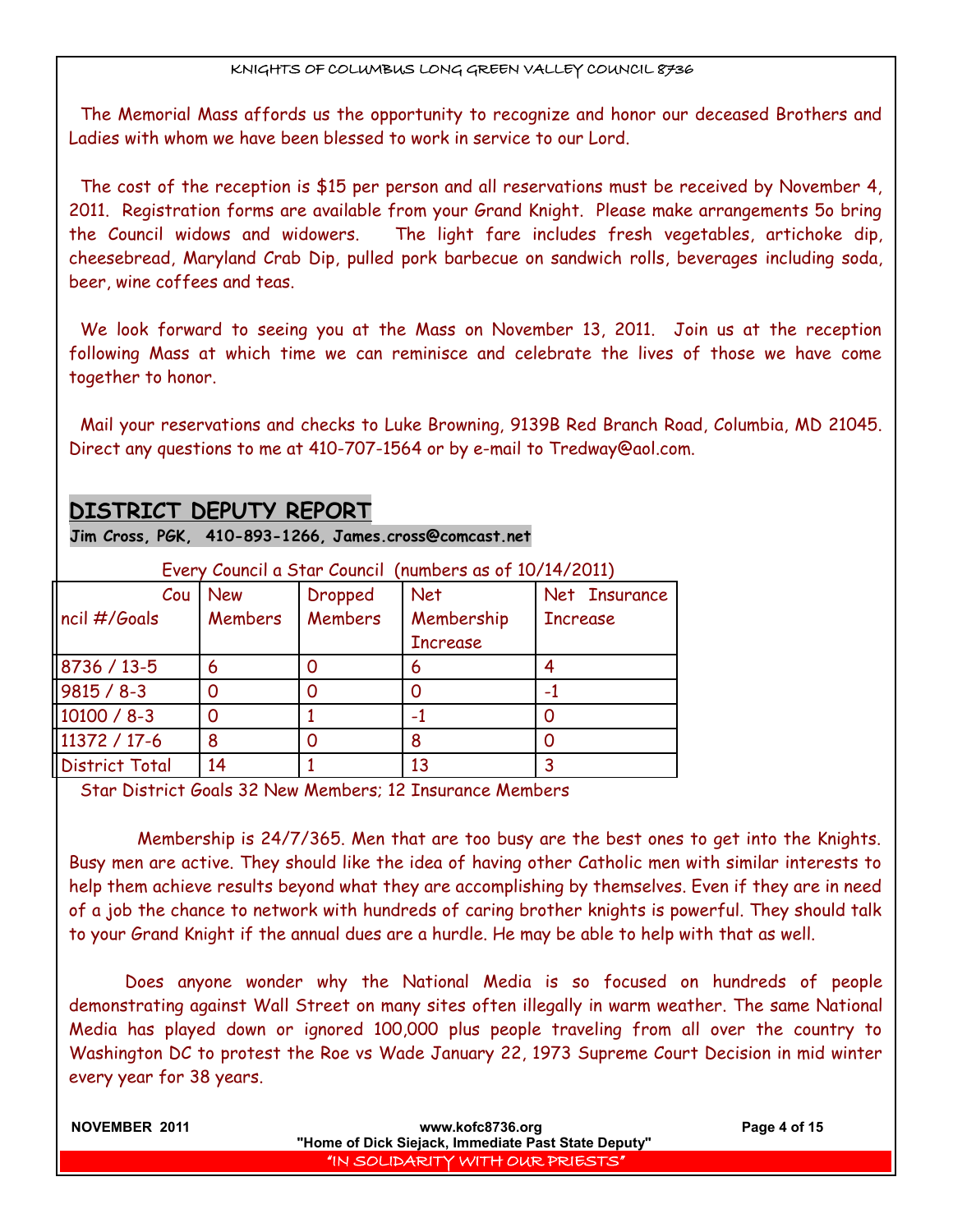A few key dates to remember: Convention Rooms Nov 1 at 9AM-Call 1-800-476-9253. First Degree at Long Green Nov 22 and Fr Wolfe Dec 19. Second Degree at Fr. Wolfe Nov 2 and Feb 29. Third Degree at Cardinal Gibbons Mar 16 State Soccer Shoot-out Sat, Nov 19. Midterm Meeting for GK & DGK on Sat., Jan 7, 2012. March for Life in Washington DC on Monday, Jan 23, 2012. State Convention May 4-6, 2012.

Vivat Jesus! Jim Cross, District Deputy #4

## **BALTIMORE CHAPTER OF GRAND KNIGHTS NEWS**

Vince Grauso, FDD, PGK, PFN, Chapter President

Baltimore Chapter Memorial Mass will be at St Louis Chapel in Clarksville, 12500 Clarksville Pike. Mass begins at 730PM on Sunday, November 13<sup>th</sup>, followed by a reception. Widows of the GKs and PGKs are invited.



## **FOURTH DEGREE NEWS Archbishop John Carroll Assembly 2378**

The November meeting will the the Annual Memorial Mass and reception at Long Green Valley Council.

## **PROGRAM DIRECTOR'S REPORT Tom Zaegel PGK, 410-557-4465, [tomzaegel1@comcast.net](mailto:tomzaegel1@comcast.net)**

I will be handling the Christmas Card Project and will need assistants, especially to help with logistics. There was a notification and insert in the bulletins at the masses at SJE Church on the weekend of October 29/30. Also the brochure and order forms are being sent home with each of the students at SJE School during the first week of November (10/30-11/4). Thus, we hope to distribute about 700 forms. All brother knights are also requested to purchase these beautiful cards to help the council and to help keep Christ in Christmas by spreading His message of Hope and Love…….which we all need at this time. Order forms are also available for download and printing at our council web site, or from me.

| NOVEMBER 2011 | www.kofc8736.org<br>"Home of Dick Siejack, Immediate Past State Deputy" | Page 5 of 15 |
|---------------|-------------------------------------------------------------------------|--------------|
|               | IN SOLIDARITY WITH OUR PRIESTS"                                         |              |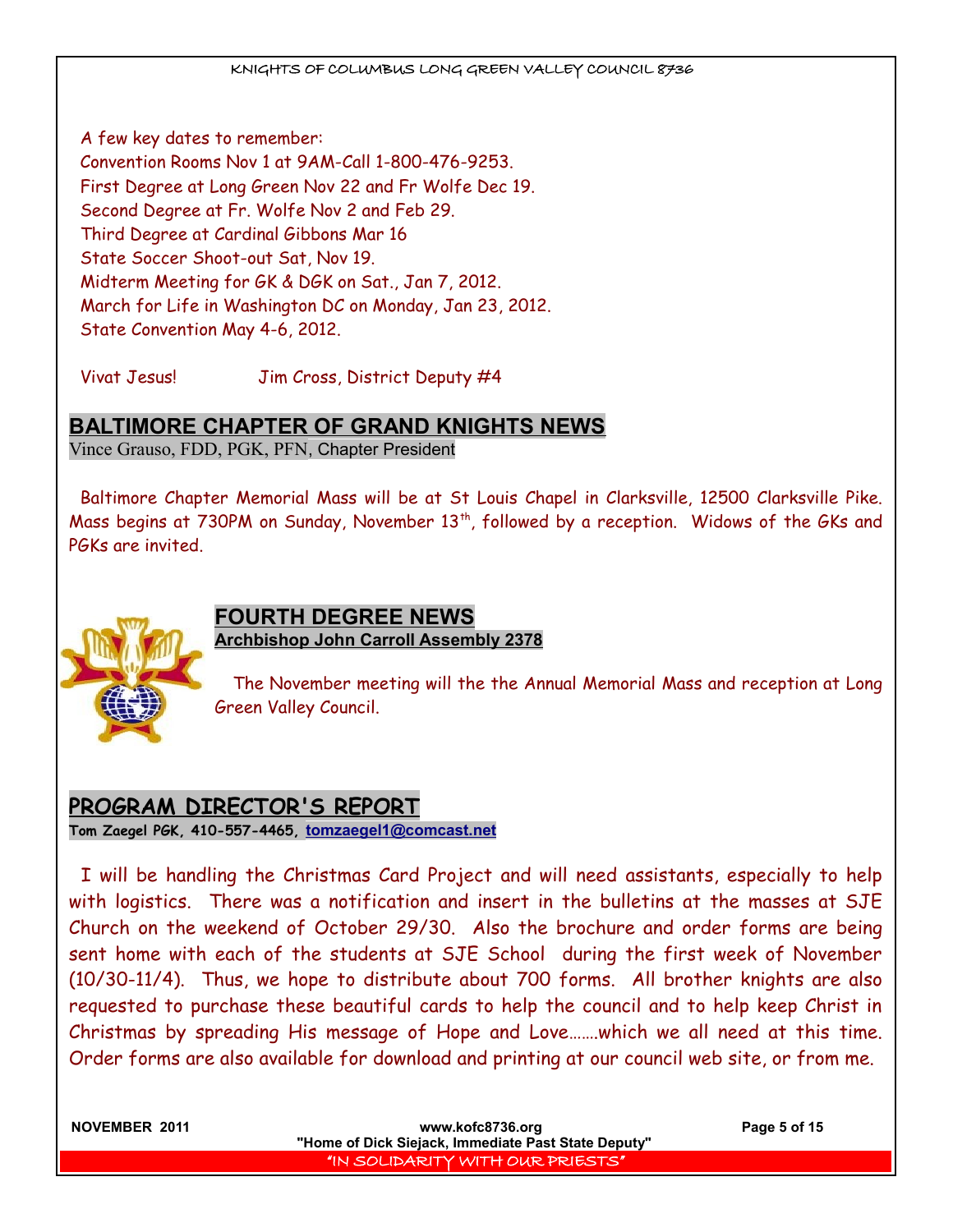

## **CHURCH ACTIVITIES**

**Pat Donohue, 410-941-5025, [donohuepj@comcast.net](mailto:donohuepj@comcast.net)**

#### **Long Green Valley Concert Series (2011-2012 Season)**

Godspell - 6 pm Thursday, November  $3^{rd}$  - Dinner-theatre. Tickets are only \$10. Seating is limited. Contact parish office for tickets.

Dinner will be catered by the LGVC. We need volunteers to help plan, set-up, serve and clean-up for this important parish event. Please contact me at 410-941-5025 or [donohuepj@comcast.net](mailto:donohuepj@comcast.net) if you are interest in volunteering. . This is an excellent opportunity to support our parish and show our hospitality and culinary expertise.

#### **Parish Clean Up**

We will assist the parish in the fall clean-up In November and provide the vacuum truck. Please contact me at 410-941-5025 or [donohuepj@comcast.net](mailto:donohuepj@comcast.net) if you are interest in volunteering. It will take place on Saturday, November 12<sup>th</sup> from 8a.m. to noon.

#### **Memorial Mass**

Our annual Memorial Mass to remember and pray for our departed council brothers and Knights Ladies will be held on Tuesday night, November 15 at 7pm at SJE Chapel. Our worthy Chaplain, Msgr. Rick Cramblitt will be the celebrant and Paul Weber will be the master of ceremony. Invitations have been sent to the widows. Please offer transportation assistance to any that you may know or live near. We will host a reception in the council home immediately following the ceremony.

## **COMMUNITY ACTIVITIES**

**Ray Dietz, Director, 410 592 5377, [craytrek@comcast.net](mailto:craytrek@comcast.net)**

**Apostleship of the Sea** dedication ceremony On Oct 15th Tom Zaegel, Mike Sallese, and Ray Dietz attended the ribbon cutting ceremony for the Apostleship of the Sea's facility in Dundalk. Well over 100 were in attendance to hear(former) Archbishop O'Brien dedicate this facility so that "no man need be a stranger" to our beautiful city of Baltimore. It was a most satisfying experience. We want to re-invigorate a group of our Knights to volunteer at this facility 2 days per month. Please contact Ray Dietz @ 410-592-5377 for an opportunity to spread our fellowship over the Oceans & Seas.

**Apple Project** On Friday, October 21, a team of seven Knights, led by brother Carroll McComas, picked apples for the homeless. They were able to pick fifteen bags of assorted apples at Maple Lawn Orchards in Fawn Grove, Pa which they donated to three Catholic charities in Baltimore City. Four bags were donated to the Gift of Hope Convent which provides a hospice for Aids patients, five bags were donated to the Beans and Bread Soup kitchen which is operated by the St Vincent DePaul Society and six bags were donated to Our Daily Bread Employment Academy which provides a major soup kitchen in the inner city. Many thanks to Carroll and his team consisting of John Caine,

| NOVEMBER 2011 | www.kofc8736.org<br>"Home of Dick Siejack, Immediate Past State Deputy" | Page 6 of 15 |
|---------------|-------------------------------------------------------------------------|--------------|
|               | I'IN SOLIDARITY WITH OUR PRIESTS"                                       |              |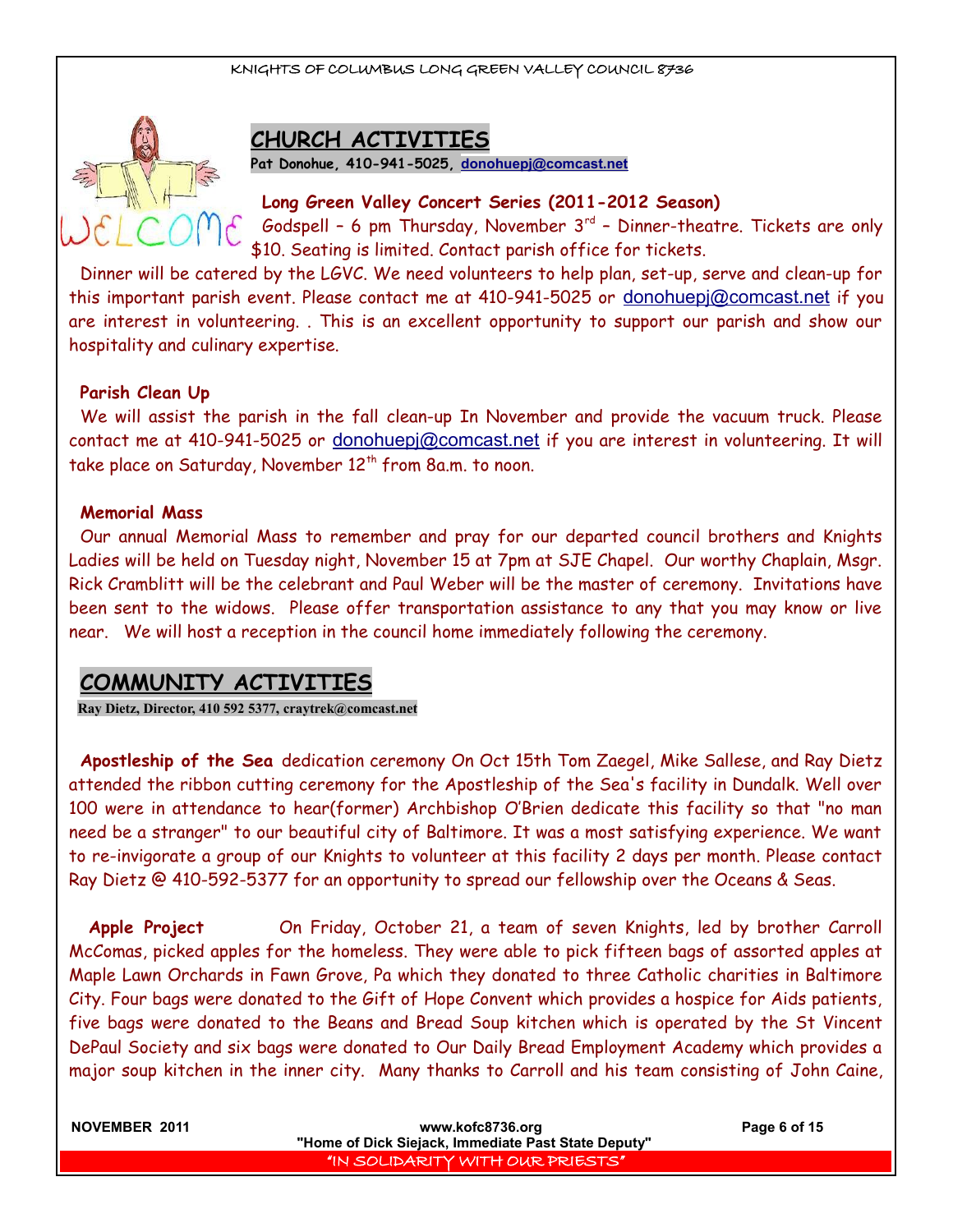John Mayni, Bob Renshaw, Jim Schmidt, Sr., Pete Stankoski and Tom Zaegel.

**Tootsie Roll Campaign** On Oct 22 and 23 we kicked-off our annual Tootsie Roll campaign at all 4 Masses at our Parish. Over 20 brother Knights participated and over \$650.00 of donations were made. We now have 3 dates for collections at local grocery stores as in the past. The first is Friday, November  $4<sup>th</sup>$  and  $11<sup>th</sup>$  at Giant in Hunt Valley and Saturday November  $5<sup>th</sup>$  at the Safeway in Jacksonville. We need your help on these days and request that you volunteer two hours on one or more days. You can sign up easily on line via the web site or the email request being sent out. Or you can call Ray Dietz @ 410-592-5377 with your time slot. And please remember that these donations are sent to help those with special needs at Camp Glow and Gallagher Services.

**Fall Blood Drive** Our Fall Blood Drive to support the Red Cross is quickly approaching. It will take place on Saturday, November 19th from 7am to 1pm at the Parish Hall. Our goal is 100 pints. Please recruit at least 3 new donors and bring them personally. Treat 'em to breakfast or lunch afterwards. We've got a Great Team in place and we can easily accommodate 100 donors. Call Ray Dietz @ 410-592-5377 or email [craytrek@comcast.net.](mailto:craytrek@comcast.net) Give the gift of life.

**Thanksgiving Project** Our annual project to collect donations and food for the needy is underway. Letters have been sent to all Brothers to solicit donations and support. Please be generous. In addition, the Poor Box donations from all masses at SJE Church on November  $12<sup>th</sup>$  and  $13<sup>th</sup>$  will be passed along to us to help the cause. This is one of our biggest annual programs under the leadership of Brother John Mayni. We hope to raise enough money to not only meet the Thanksgiving requests, but also have enough left for Christmas and Easter. We've done it before and with the help of our Council Family and the SJE extended community we can do it again. Since we are working in communion with the Parish on this, if you make checks out to St. John the Evangelist Church and send to them, your charitable donations can be tax deductible.

## **COUNCIL ACTIVITIES DIRECTOR**

**Paul Weber, PGK, 410-879-0558, apaulweber@msn.com**

On Saturday, November 19, there will be a Pot Luck Dinner in the council hall immediately following the 5 pm Mass at St. John's. This is a great opportunity to prepare your favorite dish to share with your brother knights and their families. Following dinner you will be able to join in some fun games and watch a movie on the big screen. The council hall will be open at 4:30 pm so you can drop off your dish prior to Mass.

The council's Christmas Party will be held on Saturday, December 17 at 6:30pm at Bellissimo Seafood and Grill, 510 Market Place Drive in Bel Air (next to Target) at 6:30 pm. The cost is \$27.50 per person which includes non-alcoholic drinks, salad, dessert, bread and butter, tax, gratuity and choice of entrée.

Choice of entrees:

1. Chicken Parmigiana w/pasta

**NOVEMBER 2011 www.kofc8736.org Page 7 of 15 "Home of Dick Siejack, Immediate Past State Deputy"**  "IN SOLIDARITY WITH OUR PRIESTS"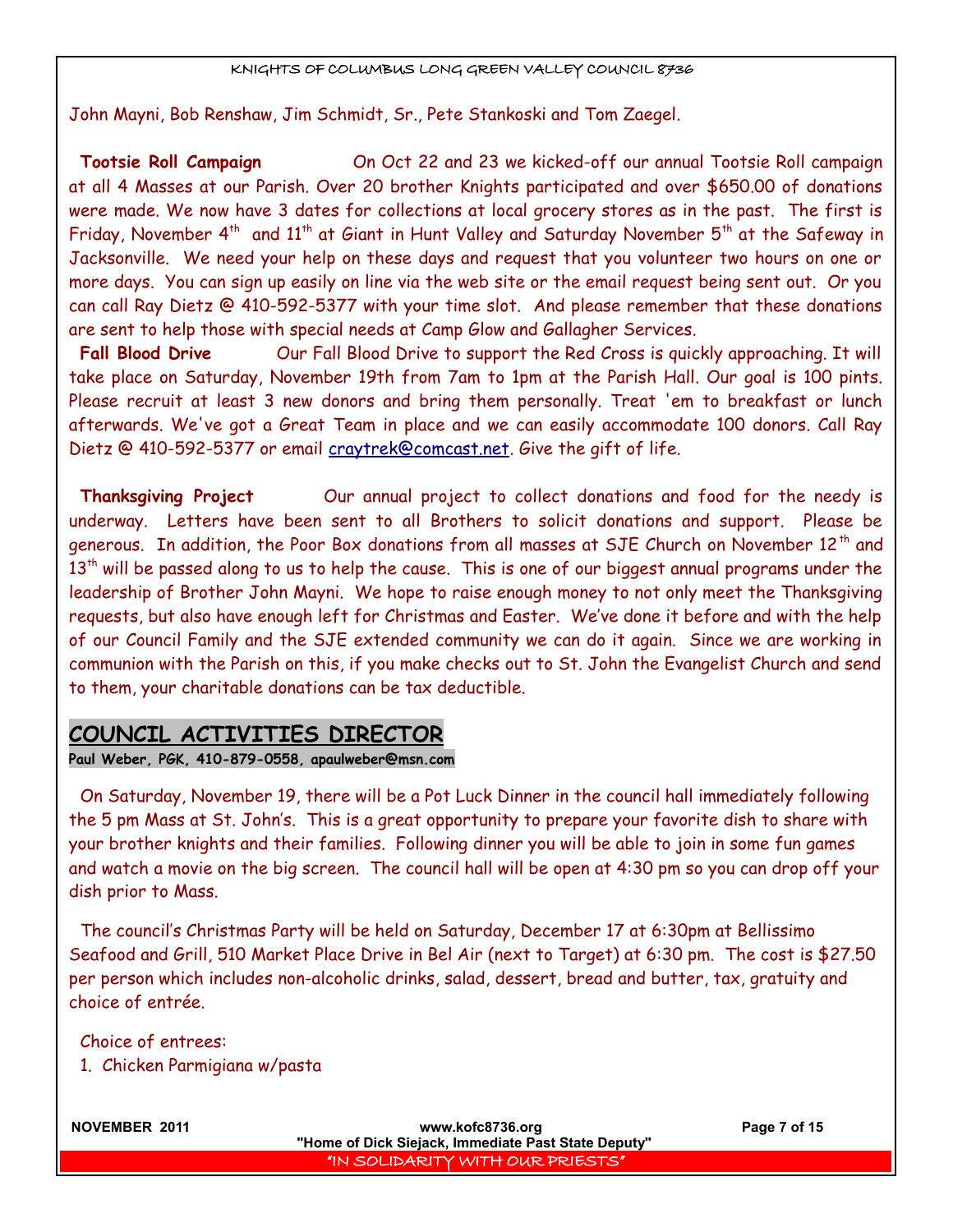- 2. Shrimp Scampi w/pasta
- 3. Homemade baked Lasagna

Please make checks payable to Long Green Valley Council and mail to Paul Weber, 2223 Larchmont Drive, Fallston, MD. 21047 no later than December 8. In the memo section of your check indicate entrée number (#1, #2. or #3). We ask everyone to bring a wrapped funny gift from the 'dollar store'. Mark the outside of gift - for a man, women or generic.

Our First Degree Team is looking for additional members for both speaking and non-speaking roles. We typically perform three or four degrees annually and also conduct several rehearsal sessions. If you are interested in being part of the team, please contact PGK Paul Weber.



## **FAMILY ACTIVITIES**

**Family of the Month: Pat and Marilyn Donohue**



Pat Donohue has been a valuable addition as Church

Activities Chair this fraternal year. He has organized several  $5<sup>th</sup>$  Sunday masses and is organizing the catering service from the Council for the Godspell production at Church on November 3<sup>rd</sup>. He has played a major part in numerous activities including tailgates, baseball games and more. Marilyn is a dedicated teacher at St John the Evangelist school and a welcome participant in LGVC activities. Congratulations to the Donohues as our October Family of the Month! Please thank them for their contributions to the Council and congratulate them as well.

Breakfast with Santa & Santa Knightline We will again be participating in the SJE Parish Breakfast with Santa on December  $3^{\text{rd}}$ . We will be spreading the effort to Keep Christ in Christmas by selling our religious Christmas cards and the Keep Christ in Christmas magnets. In addition this is the time when we collect the information from many families so that we can contact Santa and he can make his follow up calls to them to insure they are not naughty, but nice. We can use the help of several Brothers and families for this activity as well to help spread our K of C Christmas cheer.

## **PRO-LIFE**

**Maryland Catholic Conference** We conducted a very successful registration campaign last month for the MCC Catholic Advocacy Network. 84 people filled out forms after the masses and they were provided to Msgr. Rick to send in to the MCC office. This was in addition to the 75 that we gathered earlier this year in February. As a result, our efforts were highlighted this month in the Beacon, the State Council News Letter, by the MCC. We are very proud and grateful to receive this recognition.

After a successful legislative session earlier this year - thanks to the prayers and active

| <b>NOVEMBER 2011</b> | www.kofc8736.org                                    | Page 8 of 15 |
|----------------------|-----------------------------------------------------|--------------|
|                      | "Home of Dick Siejack, Immediate Past State Deputy" |              |
|                      | IN SOLIDARITY WITH OUR PRIESTS"                     |              |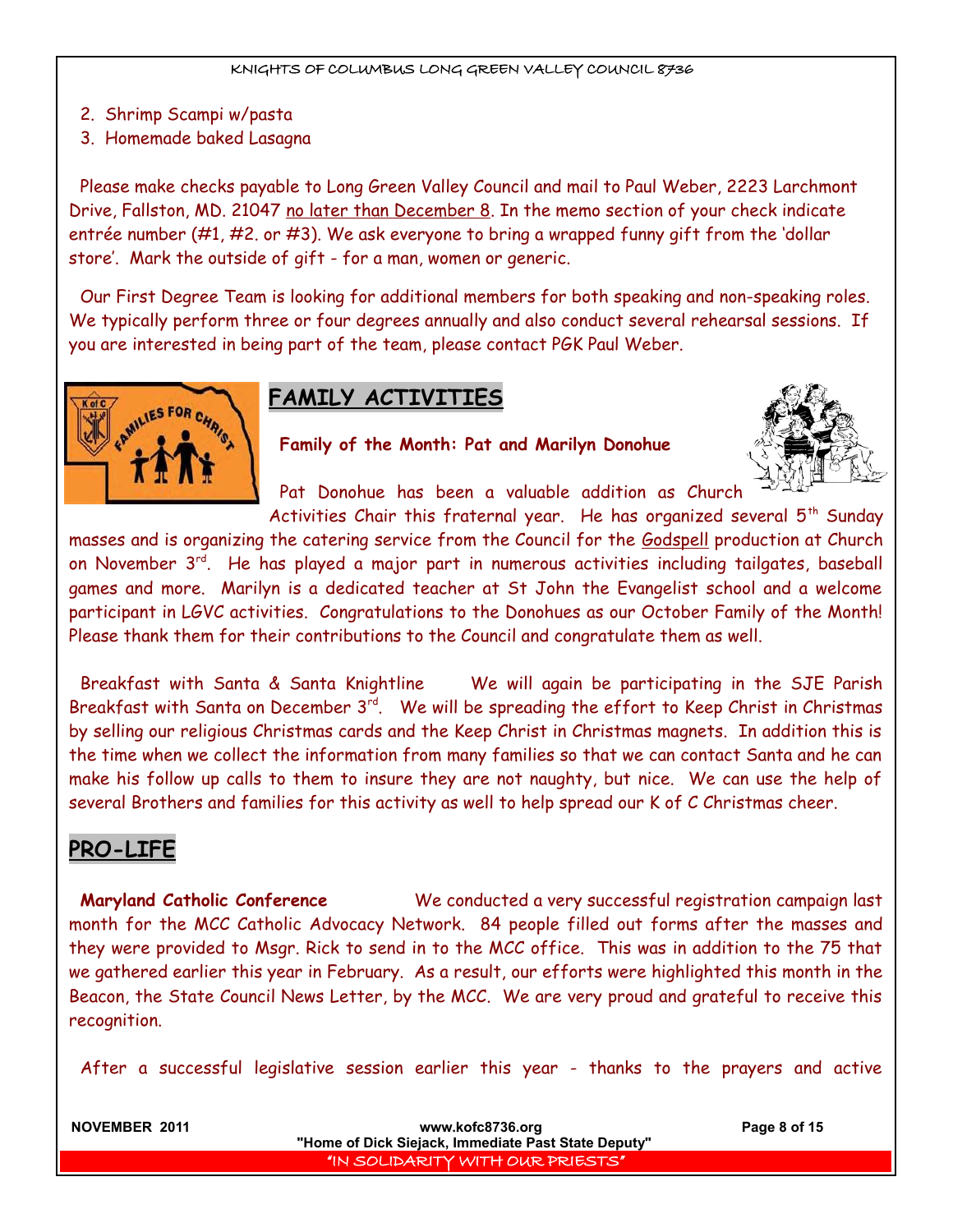participation of parishioners throughout the state, MCC is planning and preparing for the 2012 session. Maryland Catholic Conference invites you to [sign-up](http://www.mdcathcon.org/main.asp?page=1370) to attend our second annual "presession" Advocacy Day as we continue to Stand Strong in the Public Square.

Our jobs as faithful citizens keep us engaged in the public square all year round. The key issues of concern to the Catholic Church and Maryland's Catholics remain the same no matter who is in office or which party is in power. Your involvement is needed more than ever to encourage your elected officials to support public policies that promote the common good.

What can you do? As Catholics, we are ACTivated by Faith. How is our faith calling us to action and how can you get involved and get your parish involved in public policy and legislation?

Join Catholics from around the state at Advocacy Day 2011: Stand Strong in the Public Square who want to know:

- 1. Who are our legislators?
- 2. What are the important issues for 2012?
- 3. How can we and our parishes get involved?

Sign up for Advocacy Day on Saturday, November 5 and learn what you can do to remain active and to advocate during Maryland's upcoming 2012 legislative session (January - April). Saturday, November 5, 2011, 8:30 am - 1:00 pm Miller Senate Office Building, 11 Bladen Street, Annapolis, Maryland Box lunch included

## **Are You Pro-Life and Want to Know How to Help the Cause?**

Do you want to take your stand to change the world? Are you ready to learn more about getting involved in the pro-life movement? Are you already involved and want to learn more and become more effective?

Then this year's Maryland Right to Life Biannual Convention on December 3 is for you!

Whether you have been pro-life since conception or just became pro-life today, the Convention has something for you! Visit [www.mdrtl.org](http://www.mdrtl.org/) to download the details, speakers, schedule, etc.You can register today by using a credit card <u>On this website</u> and noting "Convention 2011" in the notes box, with the names of those attending! You may also mail your registration with \$25 registration fee per person, and a special \$10 registration fee for students and religious to us a 420 Chinquapin Round Rd Suite 2-I, Annapolis, MD 21401. You may also register by calling us at 410-269-6397 or 301-858- 8304. The registration fee covers breakfast and lunch.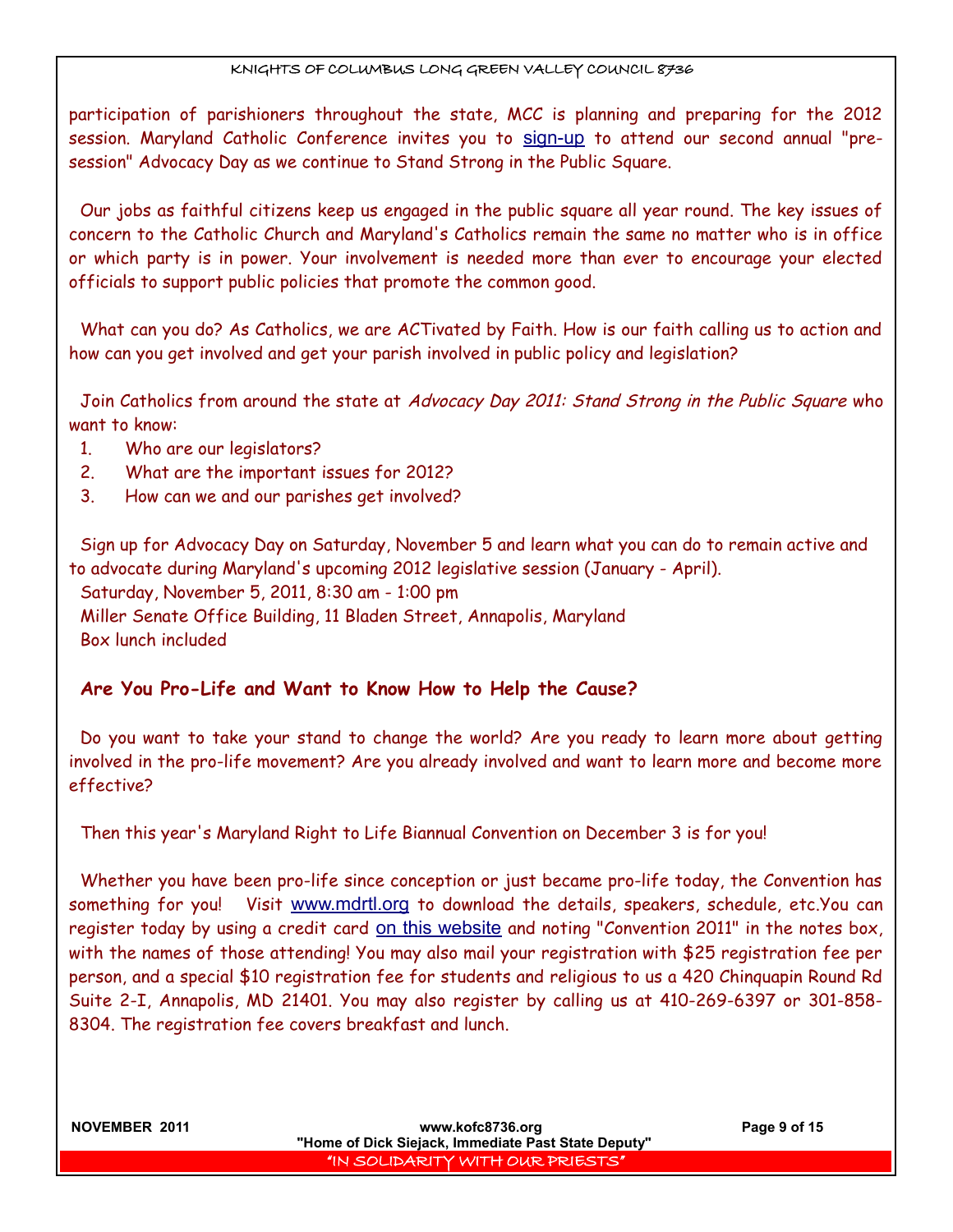## **Youth Activities**

 **Joe Owens PGK, Phone: 410 557 6860, e-mail:** [kcjto@comcast.net](mailto:kcjto@comcast.net)

**Soccer Competition** - We have had to reschedule the soccer competition being conducted at SJE School twice due to complications from the weather. Current plans are to do it on Thursday, November 3 from 9a.m. to 2pm. Set up is complete. There will be goal kicks, distance kicks and throw-ins for each of the classes from  $5<sup>th</sup>$  through  $8<sup>th</sup>$  grade. We need several Brothers to help us keep things flowing and recording scores. Please contact Joe Wenderoth or Tom Zaegel if you can make it for some or all of the activity.

**Keep Christ in Christmas Poster Contest -** Our annual Keep Christ in Christmas Poster contest will be held from November 6 through the 28<sup>th</sup>. Children throughout SJE Parish, including the School and Religious Education Program, as well as the extended Council Family, are invited to participate. Entrants will be grouped into 3 categories: Grades 1 -3, Grades 4 – 6, and Grades 7 & 8. Judging will take place from the 28<sup>th</sup> to 30<sup>th</sup> and winning posters are due to the State Council by December 2. Winners will be announced and awards presented at the School Christmas Program on December 15th and/or Sunday December 18<sup>th</sup> for winners not in SJE School.

**Essay Contest -** We are participating in the Supreme Council Catholic Citizenship Essay Contest this year. The contest is designed for students in grades 8 – 12. We are inviting the youth of SJE and the Teens Ministry to participate. The project will start in mid November, and judging will take place in January. The theme this year is "The Responsibility of the Catholic Citizen in a Free Society". By their actions and decisions, today's young Catholics will play a major role in the future of the Church. Strengthening the foundation of Catholic principles in the hearts and minds of young people is of paramount importance. The Order's Catholic Citizenship Essay Contest is a creative way to encourage young people to become firmly grounded in their faith.

## **LECTURER'S REPORT**

**Chuck Bogdanowicz, PGK, 410-592-5913, Chuckbog@msn.com**



Several suggestions have been advanced for Lecturer programs: an Insurance Night with our Benefits Advisor, County Recycling Program Guidance, and Baltimore County Disaster Preparation. I will let you know when we can schedule these Lecturer programs. As always, I am interested in any other programs or speakers you might want to have and welcome any suggestions.

**NOVEMBER 2011 www.kofc8736.org Page 10 of 15 "Home of Dick Siejack, Immediate Past State Deputy"**  "IN SOLIDARITY WITH OUR PRIESTS"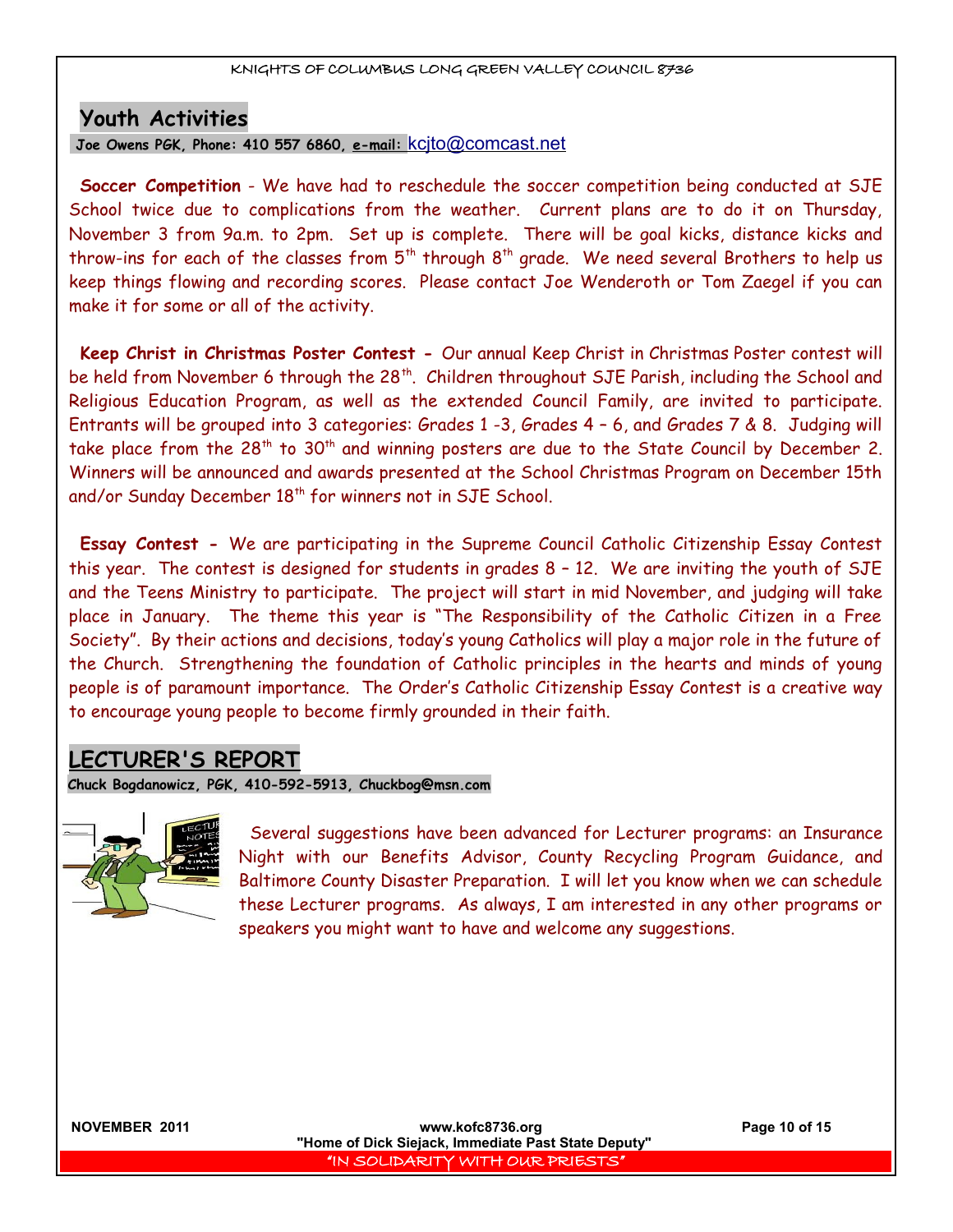## **CHANCELLOR'S REPORT**

**Bob McGraw, Work 410-887-1828, Cell/Text 443-299-7732, E-mail: [rsmcgraw@verizon.net](mailto:rsmcgraw@verizon.net)**

Feel free to contact me if you know of any brother or family member that is in need of prayers.

Please continue to pray for the following:

#### **Brothers:**

John Robinson Msgr. John Collopy George Thuman Bill Loeffler James Brayton Bill Seibert Joe Owens

#### **Relations:**

Tory Robinson, Wife of Brother John Robinson Nancy Pfister, Mother of Brother Ed Pfister and Grandmother of Brother Jimmy Greene Angela Sallese, Sister of Brother Mike Sallese Kevin Landefield, Son of Brother George Landefield Louis Landefield, Brother of George Landefield Rose Schmidt Granddaughter of Brother Jim Schmidt Sr.

#### **Deceased:**

Doris Duncan, Mother in Law of Brother Thomas Rowan

 **NOTE: We have no system of routinely identifying those people whose health has improved to the point that they no longer need to be on the prayer list. Consequently, at the end of each quarter, we will delete all names that have been on the list for three or more months.** Anyone with a request should contact the Chancellor, Bob McGraw, at either of the above **addresses and they will be listed/reinstated on the prayer list.**



**NOVEMBER 2011 www.kofc8736.org Page 11 of 15 "Home of Dick Siejack, Immediate Past State Deputy"**  "IN SOLIDARITY WITH OUR PRIESTS"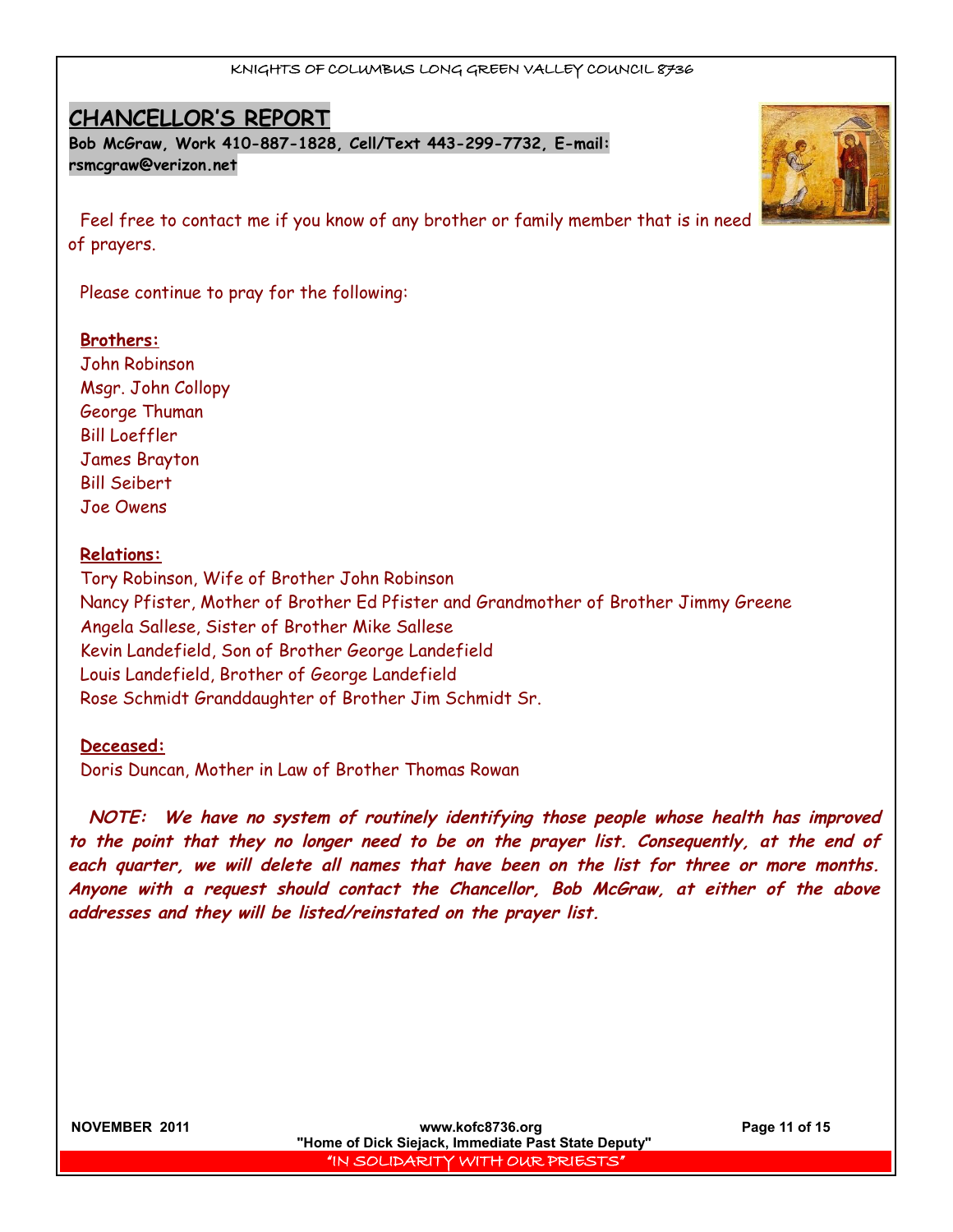## **MEMBERSHIP DIRECTOR"S REPORT**

**Dick Siejack, IPSD, 410-557-9298, [rvsiejack@aol.com](mailto:rvsiejack@aol.com)**

#### Brothers,

A special thanks to all the members who took part in helping out at last month's Membership Blitz. I will report on the results with next month's article.

Special congratulations to Brothers James Greene, James Milarcik and John Richard who took their 2'nd Degree at Bel Air Council on 10/3/11. We extend our best wishes to them as they continue their journey through Knighthood.

Please note that there will be a 1'st Degree at LGVC on Tuesday 11/22/11, candidates are to report at 7:30PM. **Your attendance is very important** as we expect several candidates to take this Degree and become members of our Council. Also, there will be a 3'rd Degree at St. Joan of Arc Church Hall in Aberdeen, Md. on Friday 10/29/11 at 7:30PM. Please notify me or Grand Knight Joe Wenderoth if you are planning to attend. We strongly encourage all our Brother Knights to continue to complete their **Knighthood Journey** by taking the necessary advancement Degrees.

I must remind you….. **Membership /Retention is the responsibility of all our members.** Are you honestly carrying out this obligation? Are you carrying a Form #100 membership applications with you at all times? Have you asked a Catholic man and his family to join our Council? If you succeed, you will be providing him and his family with the same Fraternal Benefits and Fraternal Spirit that you share. I offer you this challenge, if you provide me with the prospects name, address, and phone number, I will make the necessary contacts and register you as his proposer. Let us continue to work as a team and witness our Councils growth as we continue to support our Church, Community, Council, Family, Youth and Respect Life Activities. Yes, we can and **we will make a difference!**

"May the good Lord continue to touch your hearts with love and mercy."

## **INSURANCE**

**Mark T. Bateman, Benefits Advisor 410 340 8561, [mark.bateman@kofc.org](mailto:mark.bateman@kofc.org)**

### *Threads of a Knights of Columbus Security Blanket*

Does your portfolio still have only group life insurance through your line of work? If you answer "yes" I trust that you realize it can possibly become misleading — a feeling of having false security can distract you from the real issue.

Let's understand that the amount of group life insurance offered is less than what you need. An employer applies a random formula: You earn "X" amount of salary and the group life amount is either a flat amount or a multiple of your salary. Either way it has nothing to do with the number of children, the mortgage balance, or the amount of money your spouse would need if the unexpected happens to the bread winner.

| NOVEMBER 2011 | www.kofc8736.org                                    | Page 12 of 15 |
|---------------|-----------------------------------------------------|---------------|
|               | "Home of Dick Siejack, Immediate Past State Deputy" |               |
|               | I "IN SOLIDARITY WITH OUR PRIESTS"                  |               |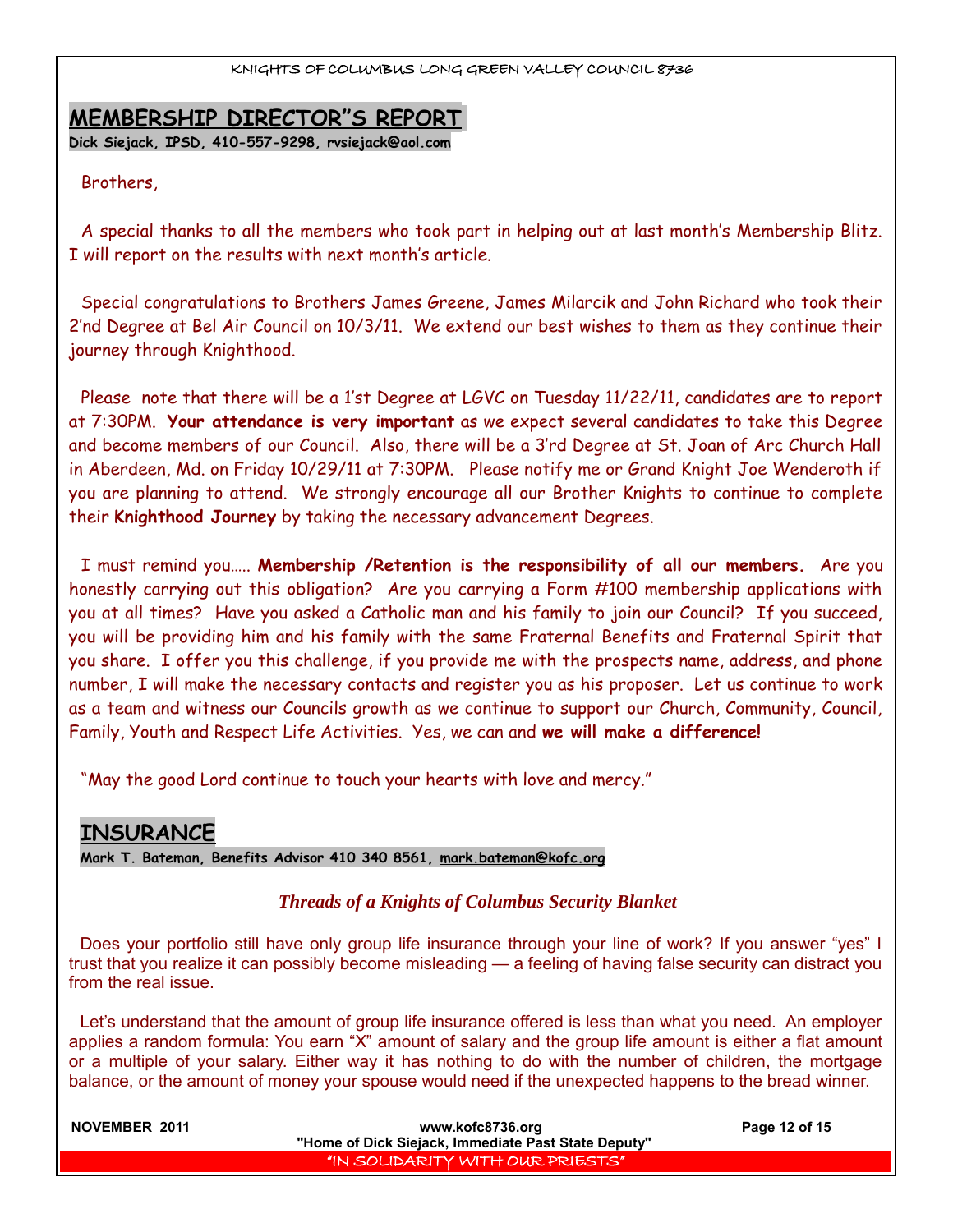When a job is lost the group life insurance coverage disappears. You do not own that policy! If a company experiences budget reductions a group life policy can also be reduced or eliminated. That decision could be made at the worse possible time for you.

In addition, most group life insurance coverage reduces or disappears when you retire. There are times when it can be converted to an individual policy but at a very expensive premium payment. As you age, rates increase.

#### **Just because you are 65 years old does not mean that you no longer need less coverage. Actually the opposite is true.**

If you carry group life insurance, it should be supplemented and I can guide you into a plan that blends your existing group insurance with a Knights of Columbus life insurance plan. The real issue is gaining a secret blanket. Please consider contacting me via e-mail or a phone call so we can thread more control into your family's financial future.





| John Caine          | 01 |
|---------------------|----|
| Koward Kline        | 03 |
| Tim Whitehurst      | 03 |
| Dr. Paul field      | 04 |
| Norm Ray            | 06 |
| Marty Salisbury     | 06 |
| Kevin Carr          | 07 |
| Paul Weber          | 07 |
| John Brown          | 09 |
| Scott Messenger     | 09 |
| John Richard        | 12 |
| Paul Wimmer         | 12 |
| <b>Bill Bilo</b>    | 15 |
| Charles Imhoff      | 15 |
| Joe Kerins          | 15 |
| <b>Tim Calvert</b>  | 24 |
| <b>Jim Courtney</b> | 24 |
| Neil Cariello       | 27 |
| Doug Phelps         | 27 |

**NOVEMBER BIRTHDAYS**

### **ANNIVERSARIES**

| Jim & Kim Hock                | 06.       | $(24 \text{ years})$ |
|-------------------------------|-----------|----------------------|
| <b>Bill &amp; Ida Davison</b> | 09        | $(54 \text{ years})$ |
| <b>Chuck Deanna Daley</b>     | 14        | $(53 \text{ years})$ |
| Tom & Dana Rowan              | <b>22</b> | $(25 \text{ years})$ |
| Frank & Bernadette Huebler    | 23        | $(61 \text{ years})$ |

| <b>NOVEMBER 2011</b> |  |
|----------------------|--|
|----------------------|--|

www.kofc8736.org Page 13 of 15 **"Home of Dick Siejack, Immediate Past State Deputy"**  "IN SOLIDARITY WITH OUR PRIESTS"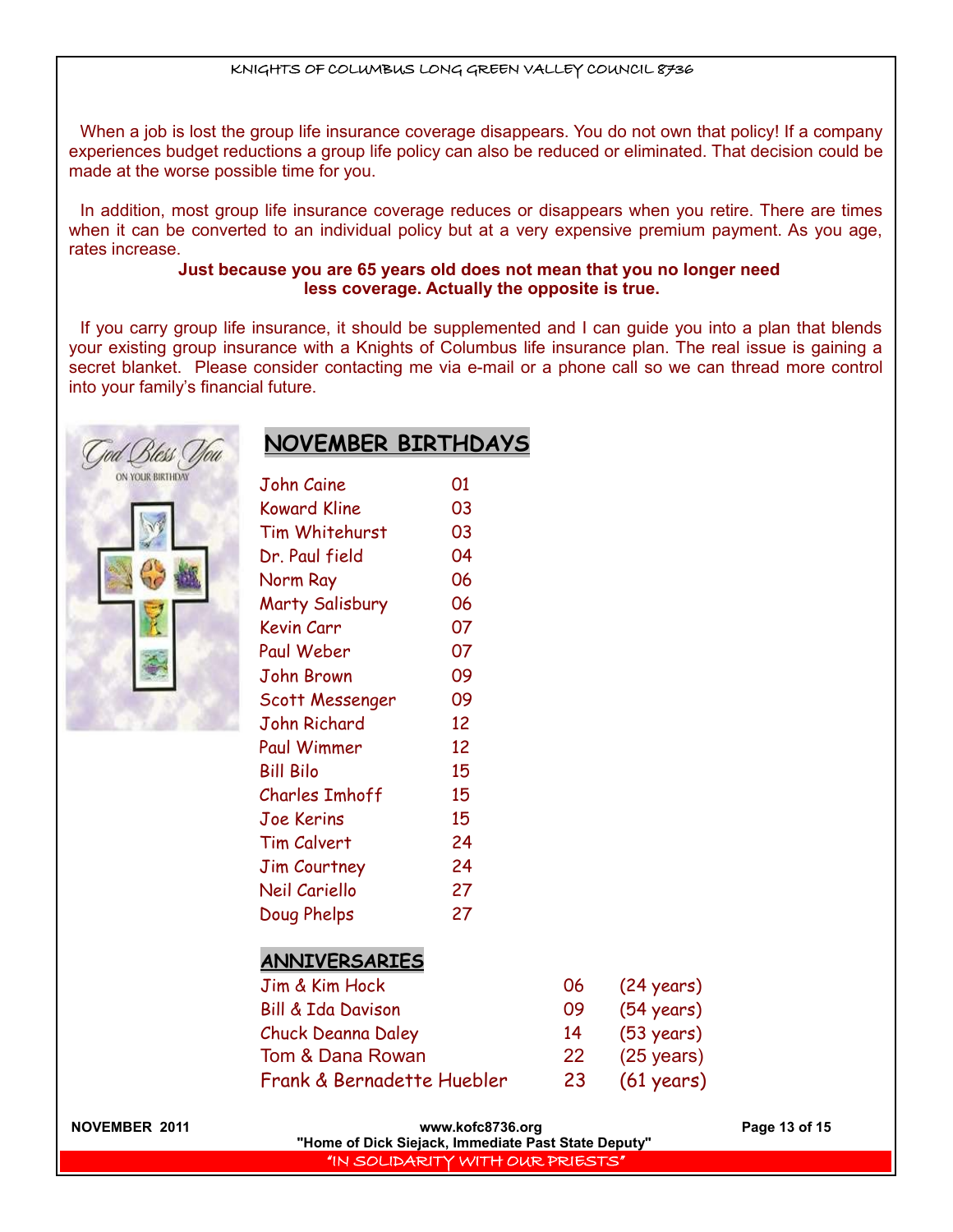## **DATES TO REMEMBER**

| <b>NOVEMBER</b><br>7:00 PM<br><b>Council Home</b><br>01<br>Knights Ladies Meeting<br>Tues.<br>03<br>Thurs. $9AM - 2PM$<br><b>SJE School Fields</b><br>Soccer Challenge<br>03<br>Thurs.<br>Godspell - Helpers @ 3:30 PM, Servers @ 6 PM, Show @ 7:15 PM<br>04<br>Fri.<br><b>Tootsie Rolls at</b><br>$9$ AM $-$ 7 PM<br><b>Giant Hunt Valley</b> |  |
|------------------------------------------------------------------------------------------------------------------------------------------------------------------------------------------------------------------------------------------------------------------------------------------------------------------------------------------------|--|
|                                                                                                                                                                                                                                                                                                                                                |  |
|                                                                                                                                                                                                                                                                                                                                                |  |
|                                                                                                                                                                                                                                                                                                                                                |  |
|                                                                                                                                                                                                                                                                                                                                                |  |
|                                                                                                                                                                                                                                                                                                                                                |  |
| 05<br>$9$ AM $-$ 7 PM<br><b>Tootsie Rolls at</b><br>Sat.<br>Safeway Jacksonville                                                                                                                                                                                                                                                               |  |
| 05<br>Sat.<br><b>8AM-1PM</b><br>MCC Catholic Advocacy Day Annapolis                                                                                                                                                                                                                                                                            |  |
| 06<br>Kick off Poster Contest<br>Sun.                                                                                                                                                                                                                                                                                                          |  |
| <b>Council Home</b><br>08<br>8:00 PM<br>Tues.<br><b>Council Business Meeting</b>                                                                                                                                                                                                                                                               |  |
| 11<br>Fri.<br>Veterans Day                                                                                                                                                                                                                                                                                                                     |  |
| 11<br><b>9 AM - 7 PM</b><br>Fri.<br><b>Tootsie Rolls at</b><br><b>Giant Hunt Valley</b>                                                                                                                                                                                                                                                        |  |
| 12<br><b>8 AM</b><br>SJE Parish Clean up - Noon<br>Sat.                                                                                                                                                                                                                                                                                        |  |
| 12<br>Sat.<br>Blood Drive sign up after 5pm mass                                                                                                                                                                                                                                                                                               |  |
| 13<br>Blood Drive sign ups after all masses<br>Sun.                                                                                                                                                                                                                                                                                            |  |
| 13<br>3 PM<br>Sun.<br><b>State Memorial Mass and Reception</b><br>Shrine of St Anthony, Ellicott City                                                                                                                                                                                                                                          |  |
| 13<br><b>BCGK Memorial Mass</b><br>Sun.                                                                                                                                                                                                                                                                                                        |  |
| 13<br>4:05 PM<br><b>Council Home</b><br>Sun.<br>Tailgate Party - Seahawks                                                                                                                                                                                                                                                                      |  |
| 15<br><b>Council Memorial Mass &amp; Reception</b><br><b>Chapel/Council Home</b><br>Tues.<br>7pm                                                                                                                                                                                                                                               |  |
| 17<br>Thurs 8:00 PM<br><b>ABJC Assembly Meeting</b>                                                                                                                                                                                                                                                                                            |  |
| 18<br>Thanksgiving Program Food Pickup & Deliveries                                                                                                                                                                                                                                                                                            |  |
| 19<br>7 AM/1 PM<br><b>Blood Drive</b><br>Parish Hall<br>Sat.                                                                                                                                                                                                                                                                                   |  |
| 20<br>12:30<br>Council Home<br>Sun.<br><b>Ravens Tailgate Party</b>                                                                                                                                                                                                                                                                            |  |
| 22<br>8:00 PM<br>Council Home<br>Tues.<br>Social Meeting                                                                                                                                                                                                                                                                                       |  |
| 23<br>Wed.<br>Thanksgiving Food Drive Deliveries                                                                                                                                                                                                                                                                                               |  |
| 24<br>Thurs.<br>Thanksgiving Day                                                                                                                                                                                                                                                                                                               |  |
| 28/30<br>Mon-Wed<br>Judging of Keep Christ in Christmas Posters @ Council Home                                                                                                                                                                                                                                                                 |  |
| <b>DECEMBER</b>                                                                                                                                                                                                                                                                                                                                |  |
| <b>7 PM</b><br><b>Council Home</b><br>01<br><b>Thurs</b><br><b>Officers Meeting</b>                                                                                                                                                                                                                                                            |  |
| 03<br>8 AM to 12 N<br><b>Breakfast with Santa</b><br>Sat                                                                                                                                                                                                                                                                                       |  |
| 03<br>8:30 AM<br>MD Right-to-Life Convention<br>Fr. Rosensteel Council No. 2169<br>Sat                                                                                                                                                                                                                                                         |  |
| <b>Council Home</b><br>04<br>1:00 PM<br>Tailgate Party - Cleveland<br>Sun                                                                                                                                                                                                                                                                      |  |
| 06<br>7:00 PM<br><b>Council Home</b><br>Knights Ladies Meeting<br>Tues.                                                                                                                                                                                                                                                                        |  |
| 08<br>Thurs<br><b>Immaculate Conception</b>                                                                                                                                                                                                                                                                                                    |  |
| 08<br>Thurs<br>8:00 PM<br><b>BCGK Meeting</b>                                                                                                                                                                                                                                                                                                  |  |
| 11<br>Sun.<br>12:30 PM<br>Ravens Tailgate at<br><b>Council Home</b>                                                                                                                                                                                                                                                                            |  |
| 13<br><b>Council Home</b><br>8:00 PM<br><b>Business Meeting</b><br>Tues.                                                                                                                                                                                                                                                                       |  |
| 15<br>Thurs. 8:00 PM<br><b>ABJC Assembly Meeting</b>                                                                                                                                                                                                                                                                                           |  |
| 15<br>Thurs.<br>SJE School Christmas Program Poster Contest Winners Presentation                                                                                                                                                                                                                                                               |  |
| 17<br>6:30 P.M<br><b>Council Christmas Party</b><br><b>Bellissimo Restaurant</b><br>Sat.                                                                                                                                                                                                                                                       |  |
| 18<br>Light up for Christ & Parish Christmas Concert<br>Sun.                                                                                                                                                                                                                                                                                   |  |
| 24<br>Parking for Christmas Assemble at 2:30pm<br>Sat.<br>4pm Mass                                                                                                                                                                                                                                                                             |  |
| 24<br>Sat.<br>Ravens Tailgate for Parking Volunteers (12:30 Still TBD)                                                                                                                                                                                                                                                                         |  |
| 25<br><b>CHRISTMAS Day</b><br>Sun.                                                                                                                                                                                                                                                                                                             |  |
| <b>Council Home</b><br>27<br>8:00 PM<br>Social Meeting<br>Tues.                                                                                                                                                                                                                                                                                |  |
| 31<br>New Years Eve Holiday<br>Sat.                                                                                                                                                                                                                                                                                                            |  |
|                                                                                                                                                                                                                                                                                                                                                |  |
| <b>NOVEMBER 2011</b><br>www.kofc8736.org<br>Page 14 of 15                                                                                                                                                                                                                                                                                      |  |
| "Home of Dick Siejack, Immediate Past State Deputy"                                                                                                                                                                                                                                                                                            |  |
| "IN SOLIDARITY WITH OUR PRIESTS"                                                                                                                                                                                                                                                                                                               |  |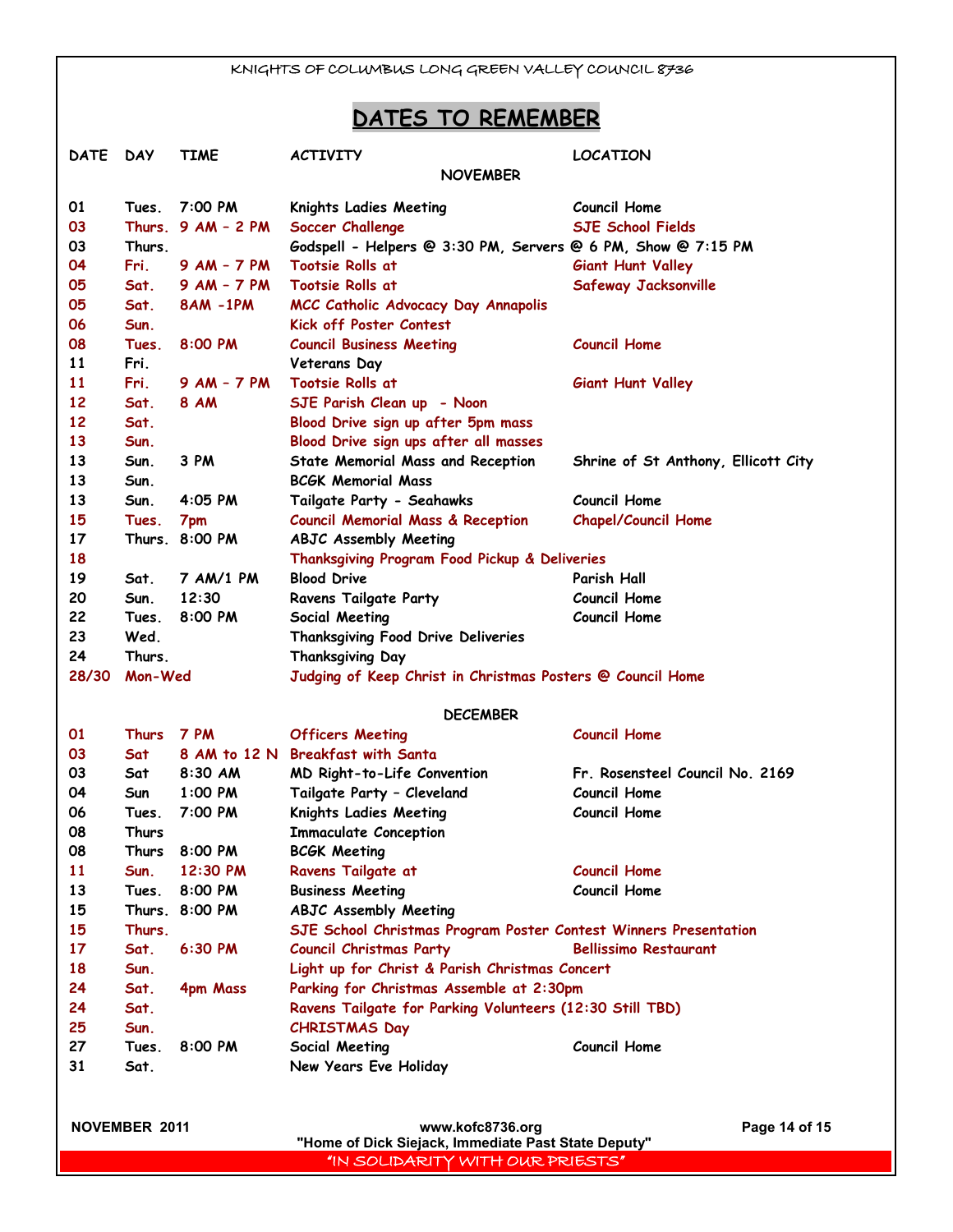**KNIGHTS OF COLUMBUS Long Green Valley Council No. 8736 c/o Tom Zaegel, 3206 Wellington Way, Baldwin, MD 21013.**



# Knights Ladies of Long Green Valley

 **Cassie Wenderoth, President, cassiewenderoth@gmail.com**

**Ladies,**

**Hope everyone had a great October, wasn't TRICKED too much and TREATED well. It was great to see so many at our first meeting and I'm sure you will be back to see Mary Weber's bread making demonstration. We will be collecting snacks for our Taste of Home drive the last weekend in October and the first one in November. You can bring them to the November meeting if you would like. These are non-perishable snacks to be mailed to the troops in Afghanistan. Suggestions are: Twizzlers, Hard Candy, Beef Jerky, Peanut butter and cheese crackers, Bars (Clif or Balance) or Granola, Girl Scout Cookies, sm. cans of Pringles, nuts, pop-top cans of fruit, tuna kits, pop-tarts, instant oatmeal and soup, Ramen noodles, gum, sm. boxes of cereal and sugar and EQUAL packets. Boxes marked TASTE OF HOME will be in the Narthex both weekends. Contact Mary Weber on [410 879-0558](tel:410%20879-0558)  [410 879-0558](tel:410%20879-0558) w/questions.** 

**The Knights' will once again be doing their Thanksgiving Dinner project and information as to how we can help will be available at the meeting. Please consider helping them in feeding over 1000 people.**

**Christmas ornament sales are going well but we will still have some available for sale at the meeting. Jane did order more and has requested a weekend where we can sell them after the masses. If you can help at any of the masses, please sign up at the November meeting. We may also be selling them at Breakfast with Santa in December.**

**We are also working on the menu for our Christmas party and details will be available at the meeting on December 6th at the K of C Hall; so mark your calendars. The Knights' party is December 17th - more information will be coming.** 

**Cassie**

**NOVEMBER 2011 www.kofc8736.org Page 15 of 15 "Home of Dick Siejack, Immediate Past State Deputy"**  "IN SOLIDARITY WITH OUR PRIESTS"